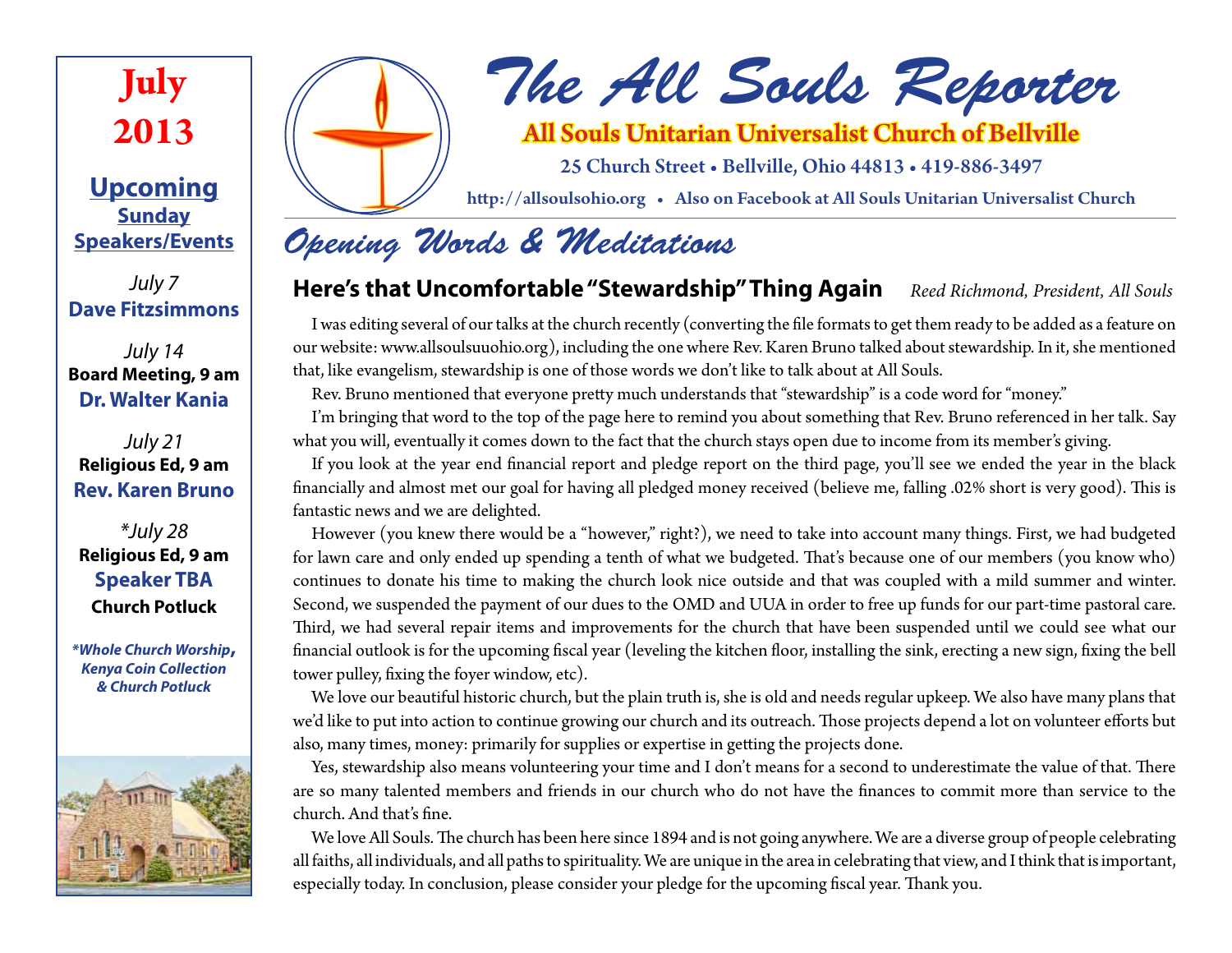#### *July Calendar* **EVERYONE IS INVITED TO ALL ACTIVITIES ALL ACTIVITIES ARE AT THE CHURCH UNLESS OTHERWISE NOTED**

6 Saturday 3 pm Jackie and Brian Moore 20th Anniversary Ceremony (potluck after, all are invited)

### **7 Sunday 10:30 am David Fitzsimmons Topic: Curious Critters** *Leader: Sandy Macpherson*

 Author and photographer David FitzSimmons turned a series of mesmerizing animal portraits into an award-winning children's picture book, which sold out in 4 months and won five national book awards. Hear about David's recent research into picture books and biophilia and see pages from David's next two CURIOUS CRITTERS books. For more photography by David FitzSimmons, visit fitzsimmonsphotography.com. For more on the CURIOUS CRITTERS picture book, visit curious-critters.com.

#### 13 Saturday 8 am - 1 pm Church rummage sale and luncheon/snack sale (see additonal information inside)

Bring your gently used items (or items you no longer use) for the rummage sale. We need volunteers to help in rummage sales upstairs and the cooking, sales and cleaning downstairs. Everyone needs to be available for clean-up after the event. Please see the sign-up sheet and volunteer your time or to bring items for the luncheon and bake sale.

**14 Sunday** 9 am Board Meeting (all are invited)

#### **10:30 am Dr. Walter Kania Topic: TBA** *Leader: Bruce Kilgore*

 Bio: Dr. Walter Kania is a licensed Clinical and Consulting Psychologist. He holds a Ph.D. from Michigan State University. He has maintained an active Clinical and Consulting practice. He also holds a Master of Divinity degree from Texas Christian University. He is ordained in the Congregational Church (United Church of Christ), and The Christian Church (Disciples of Christ). He has served on the faculties of Texas Christian University, Bethany College, The Ohio State University, and The Renaissance Academy of Florida Gulf Coast University. He is the author of four books, "Healthy Religion," "A Believable Bible," and "A Credible Christianity."His newest book "Psychology and The New Paradigm for Religion, Spirituality Without Sin and Salvation" is scheduled to be available in 2013. He conducts seminars and is a frequent speaker in the fields of Psychology and Religion in Christian and Unitarian Churches.

**21 Sunday** 9 am Religious Education: "Wisdom from the Hebrew Scriptures"

#### **10:30 am Rev. Karen Bruno Topic: TBA** *Leader: Brian Moore*

*Bio:* Karen Bruno is part time pastoral care minister at Bellville All Souls Unitarian Universalist Church. She attended Drew Theological School and was ordained by the United Church of Christ in 2002. She also works at Flying Horse Farms, a camp for children with serious illness, in Mount Gilead. She is thrilled to have found two amazing places with which to share her knowledge, experience and to build community. Karen lived in Ohio for her high school and college years and after many years in Colorado returned in 2011 following her early retirement from Denver Human Services. In addition, Karen has worked as church pastor, hospice chaplain and religious educator. She and her partner live in Mansfield.

**28\*# Sunday** 9 am Religious Education: "Wisdom from the Hebrew Scriptures"  **10:30 am Speaker and Topic TBA**

*\*Whole Church Worship/Kenya Coins Collection #Potluck Luncheon*

### *Birthdays for July*

5 Judy Shaffer Chuck Rhodes

6 Jackie Moore 17 Kaiden Waltz

18 Alana Mizer **Eric Hansen** 

21 Susan Mizer 23 Paxton So

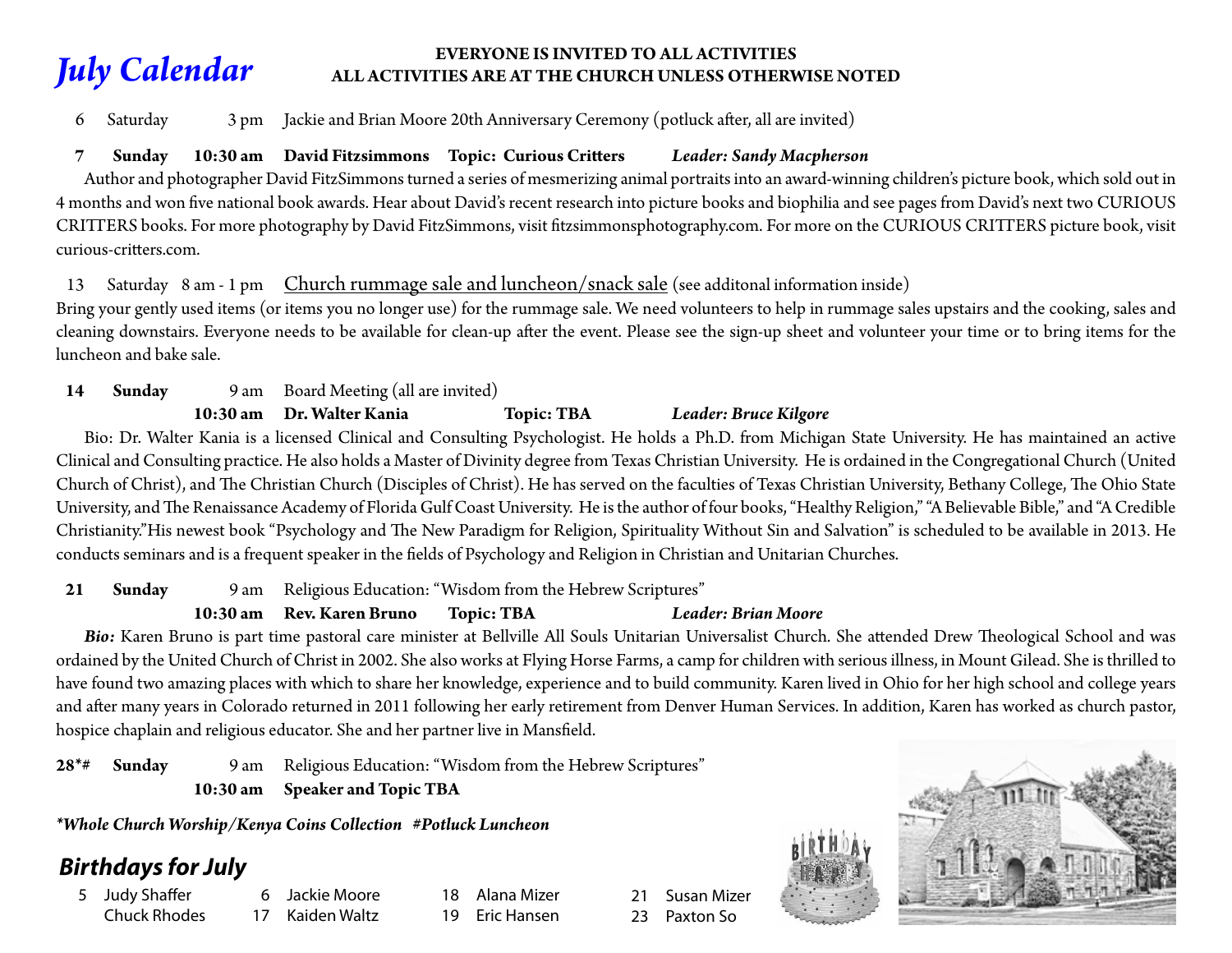## **June 2013 and End of Year Financial Report**

#### **Revenue**

| Collections                     | June     | <b>For Year</b> |
|---------------------------------|----------|-----------------|
| Open Plate Offering             | \$587.00 |                 |
| Pledges                         | 1,751    |                 |
| Huruma Foundation (Kenya Coins) | 57.50    |                 |
| <b>Total</b>                    | 2,395.50 | 33,999.52       |
| <b>Expenses</b>                 | 1,944.92 | 33,127.62       |
|                                 | +450.58  | $+871.90*$      |

Average Attendance in June: 40

Average Weekly Attendance for the Year: 46

\*350.00 of the yearly income is in the Minister's discretionary fund. Our Treasurer points out that we would not be in the black except that our church appearance outside (lawn care and snow removal) is being done by member volunteers. In additon, we have not paid our OMD or UUA Annual dues this year. In addition, we have suspended several church repair items until we could see what our finances are for the coming year.

| <b>June Pledge Report</b>         |         |                   |  |
|-----------------------------------|---------|-------------------|--|
| Pledged                           | Paid    | Difference        |  |
| \$1,767                           | \$1,751 | $-$16$ $(-.01\%)$ |  |
| 2012-2013 Fiscal Year Final Total |         |                   |  |
| Pledged                           | Paid    | Difference        |  |

 $$19,996$   $- $346$   $(-.02\%)$ 

#### **2013-2014 Pledges**

Mike Garber reports that not all of our pledges have been turned in yet and we are currently under last year's giving. Please turn your pledge in for the coming fiscal year ( July to June) as soon as possible so we can work on church budget. Please see Mike Garber for more information.

*Monthly and Fiscal Year financial reports are from Treasurer Chuck Rhodes. Please see Chuck if you have any questions. The Pledge report is done by Pledge Chair Mike Garber.*

### **Annual Rummage Sale associated with Bellville "Street Mart" Sale is Saturday, July 13 from 9 am until 1 pm**

Remember, rummage sales are a major fund-raiser for us. Start gathering and pre-pricing items. Bring items to the church on Friday. We will have the church open from 5 p.m. to 8 p.m. We could use help getting things ready that evening. Please pre-price all items.

#### **Food/Bake Sale**

Bake sale items should be restricted to cookies and candies (especially those that can be frozen until later events).

There are sign up sheets downstairs for Salads of all sorts, Pies, Pop and Hamburger Buns. For desserts, Pies sell the best followed by "Specialty" cakes. Food items should be dropped off in the kitchen by 9 a.m. on Saturday (or Friday night during set-up from 5 to 8 p.m.).

#### **Rummage Sale**

Donated items can be dropped off Friday, July 12, from 5 to 8 p.m. or Saturday, July 13 before 9 a.m. If you have an item to donate and can't make the above two times, call to make arrangements.

Please price your items to avoid shopper confusion! The volunteers doing the sale do not have time to price items for you.

**Good sellers**: CDs/DVDs/VHSs, current/classic novels & books, kids toys, board games, power tools, artwork, jewelry & sporting equipment, etc. Any item in good working condition or original packaging that would make a good gift is okay. Kid's clothing is okay but no adult clothes.

**Poor sellers**: DO NOT BRING magazines, old textbooks & encyclopedias, items not working at all or completely trashed, and dirty cookware.

Anything not sold will be donated. If you want your item returned to you if not sold, please be there at 1 p.m. to pick it up.

 **Volunteer Opportunities** - sign up sheet downstairs. On Friday we need volunteers from 5 - 8 p.m. to help set up in the sanctuary.

 On Saturday we need a lot of volunteers! See the sign up sheet downstairs. We need servers, table cleaners, people to work the cash box for both the food sales, bake sale and rummage sale items. We especially need people to clean-up afterwards. Some volunteers will need to show up at 8 a.m. to get ready.

Any questions? Want to volunteer, but won't be at church to sign up? Call Reed Richmond at 419-631-7912.